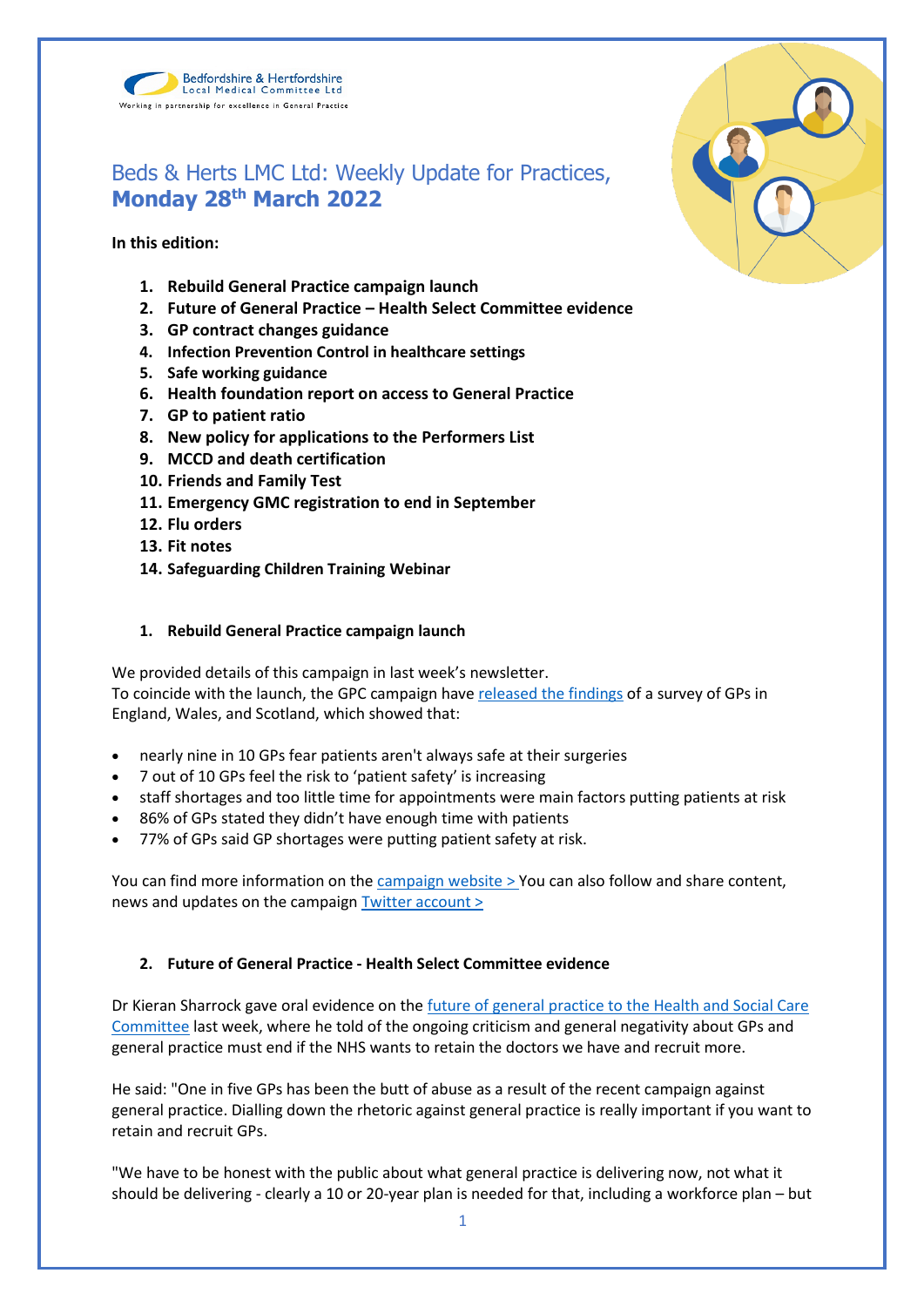at the moment we can't provide the care to the level we want to. We need the Government to support us and say, 'This is what your GP can do at the moment because of the rise in demand, the huge backlog and the loss of staff.'"

Read th[e BMA press statement](https://www.bma.org.uk/bma-media-centre/dial-down-the-negative-and-critical-commentary-against-gps-or-the-nhs-will-lose-even-more-doctors-bma-tells-health-select-committee) and get a snapshot of the session on the [BMA's GP twitter account](https://twitter.com/BMA_GP/status/1503765235374735362)

Dr Sharrock also met with Shadow Minister for Primary Care and Patient Safety, Feryal Clark MP. This week where he outlined the key aims of the BMA and GPDF's joint campaign to restore general practice. They discussed the impact of the ever growing workload and falling numbers of GPs on both the health of doctors and patient safety. In addition, they also discussed how these critical issues could be addressed through better workforce planning, reductions in bureaucracy and increased resources, alongside an honest public facing campaign explaining these pressures and outlining how NHS services and access, have changed following the pandemic.

# **3. GP contract changes guidance**

Following the [announcement of the GP contract changes](https://www.england.nhs.uk/publication/letter-general-practice-contract-arrangements-in-2022-23/) for 2022/23, which will come into effect from 1 April, the GPC have now published a[n explainer video](https://www.bma.org.uk/pay-and-contracts/contracts/gp-contract/gp-contract-changes-england-202223) explaining what this will mean for practices*.*

They have also produced [a guidance about the contract changes](https://www.bma.org.uk/pay-and-contracts/contracts/gp-contract/gp-contract-changes-england-202223) to support practices in their decision making and next steps.

# **4. Infection Prevention Control in healthcare settings**

Although the COVID restrictions have been lifted in England, the [Infection Prevention Control](https://www.gov.uk/government/publications/wuhan-novel-coronavirus-infection-prevention-and-control) (IPC) guidance for healthcare workers remain in place and still advises that face masks should continue be worn by staff and patients in health care settings.

Read also the BMA's briefing in response to the Government'[s 'Living with COVID](https://assets.publishing.service.gov.uk/government/uploads/system/uploads/attachment_data/file/1056229/COVID-19_Response_-_Living_with_COVID-19.pdf)-19' strategy which sets out the plans for managing COVID-19 going forward.

**LMC Comment:** We have asked all CCGs for further and up to date guidance in relation to LFTs and IPC in GP Surgeries and understand this will be provided imminently.

Download BMA's update[d poster about using face coverings in practices.](https://www.bma.org.uk/media/5321/bma-visiting-your-gp-poster-mar2022.pdf)

# **5. Safe working guidance**

General practice is in under increasing pressure, and the GPC have recently published [a safe working](https://www.bma.org.uk/advice-and-support/gp-practices/managing-workload/safe-working-in-general-practice)  [guide](https://www.bma.org.uk/advice-and-support/gp-practices/managing-workload/safe-working-in-general-practice) to enable practices to prioritise safe patient care, within the present bounds of the GMS contract.

They have now added some videos to the resources section directing practices to the safest way to continue to deliver patient care, including one on [redirecting patients to the safest part of the](https://www.youtube.com/watch?v=FMTLvPJE064)  [system.](https://www.youtube.com/watch?v=FMTLvPJE064)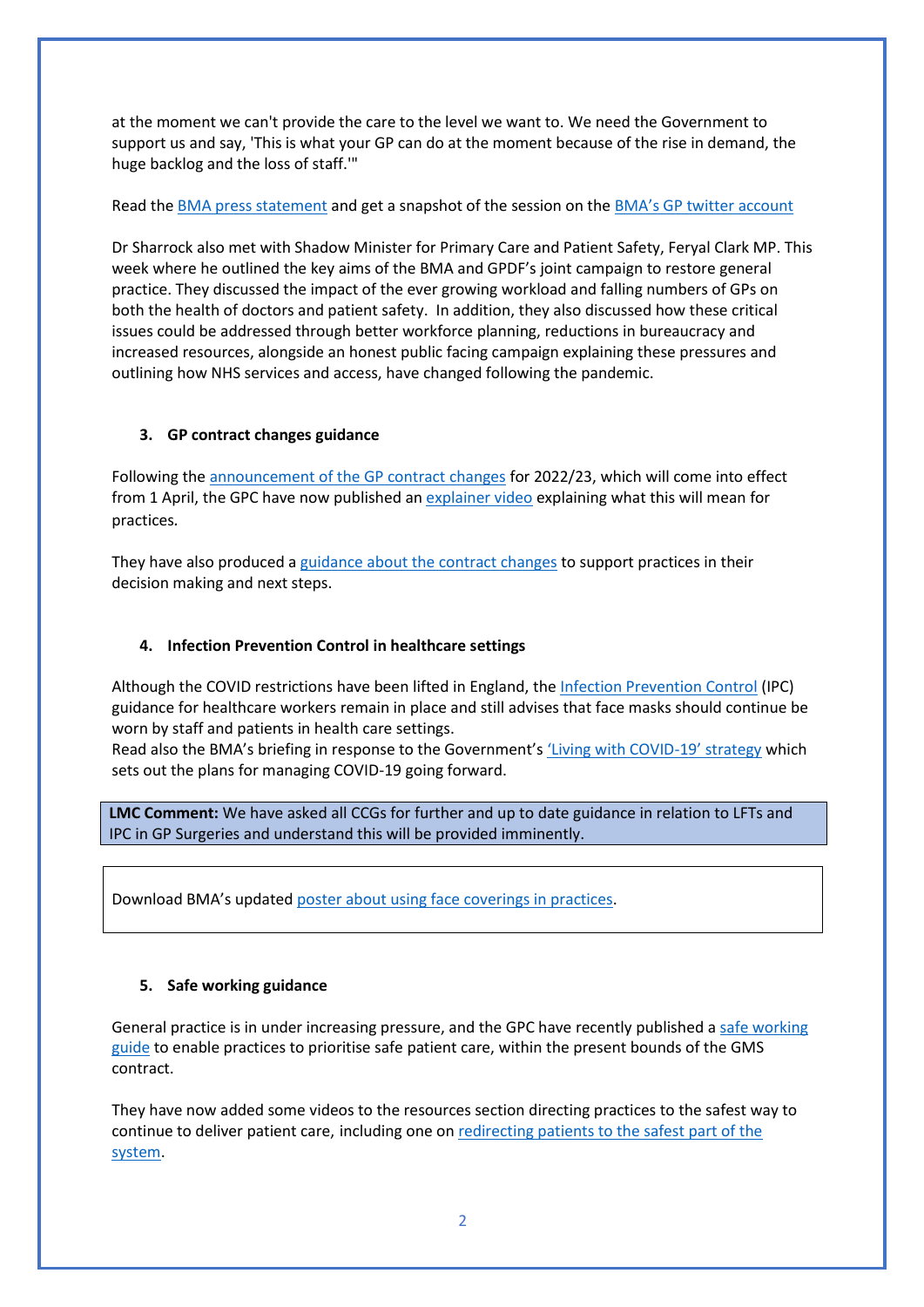#### Correction

They have updated their Safe [working guidance](https://protect-eu.mimecast.com/s/rhfvC2WMMcpzNPRFMkAwY?domain=bma.org.uk) to correct some data they had extrapolated from figures in '[At Your Service](https://protect-eu.mimecast.com/s/qLzqCWqVVi5mARPI6Bm5o?domain=policyexchange.org.uk) (published by the Policy Exchange) to clarify that is 37 patients per day that GPs are seeing on average.

# **6. Health foundation report on access to General Practice**

The Health Foundation and NHSE/I have published an analysis on access to patient preferences when [accessing GP services,](https://www.health.org.uk/publications/access-to-and-delivery-of-general-practice-services) which suggests that while not suitable for everyone or all conditions, in many cases patients themselves will often prefer and indeed request a remote consultation.

Despite the fact that General Practice continued to provide high quality care throughout the pandemic and in line with national guidance in place to keep patients and staff safe, leading to a rise in remote consultations, this evolution in how we provide care attracted significant criticism.

Going forward it's crucial that patient choice, clinical need, and staff and practice capacity are at the centre of decisions around how people can interact with their surgery, rather than pressure from politicians or the press. You can read the full BMA statement [here](https://www.bma.org.uk/bma-media-centre/health-foundation-analysis-on-gp-appointment-preferences-highlights-the-importance-of-patient-choice-clinical-need-and-capacity-says-bma)

# **7. GP to patient ratio**

Recen[t NHS Digital data](https://digital.nhs.uk/data-and-information/publications/statistical/patients-registered-at-a-gp-practice) has shown that patient ratios vary widely across England, from 41,000 patients per GP at a practice in Coventry and Warwickshire, to just 96 at a Shropshire, Telford and Wrekin surgery.

This data shows worryingly large disparities in GP to patient ratios across the country and it is wholly unacceptable that patients should have to experience such variations in access to care.

The Government has failed to address the longstanding recruitment and retention issues in general practice, and we now have a unsafe situation where fewer GPs are being tasked with the responsibility of caring for significantly more patients.

The Government should therefore provide urgent and substantial support to enable high quality care.

# **8. New policy for applications to the Performers Lists**

NHSE/I has published [a new policy for applications to the Medical Performers List](https://www.england.nhs.uk/publication/policy-for-managing-applications-to-join-the-england-performers-lists/) (MPL), which introduces a number of changes including the removal of duplicated checks, introduction of more nuanced support tailored to the specific needs of the performer, and confirmation that performers are able to increase or decrease their scope of work whilst on the MPL.

It is hoped by NHSE/I and the BMA that the new policy will bring positive changes for GPs in England. It is anticipated that it will allow a quicker application process due to the reduced documentary evidence required, and that most applicants will be able to be included on the list with an education and/or clinical support plan and a probationary flag. These applicants will not require consideration by a Performers List Decision Panel. Read more [here.](https://www.england.nhs.uk/publication/policy-for-managing-applications-to-join-the-england-performers-lists/)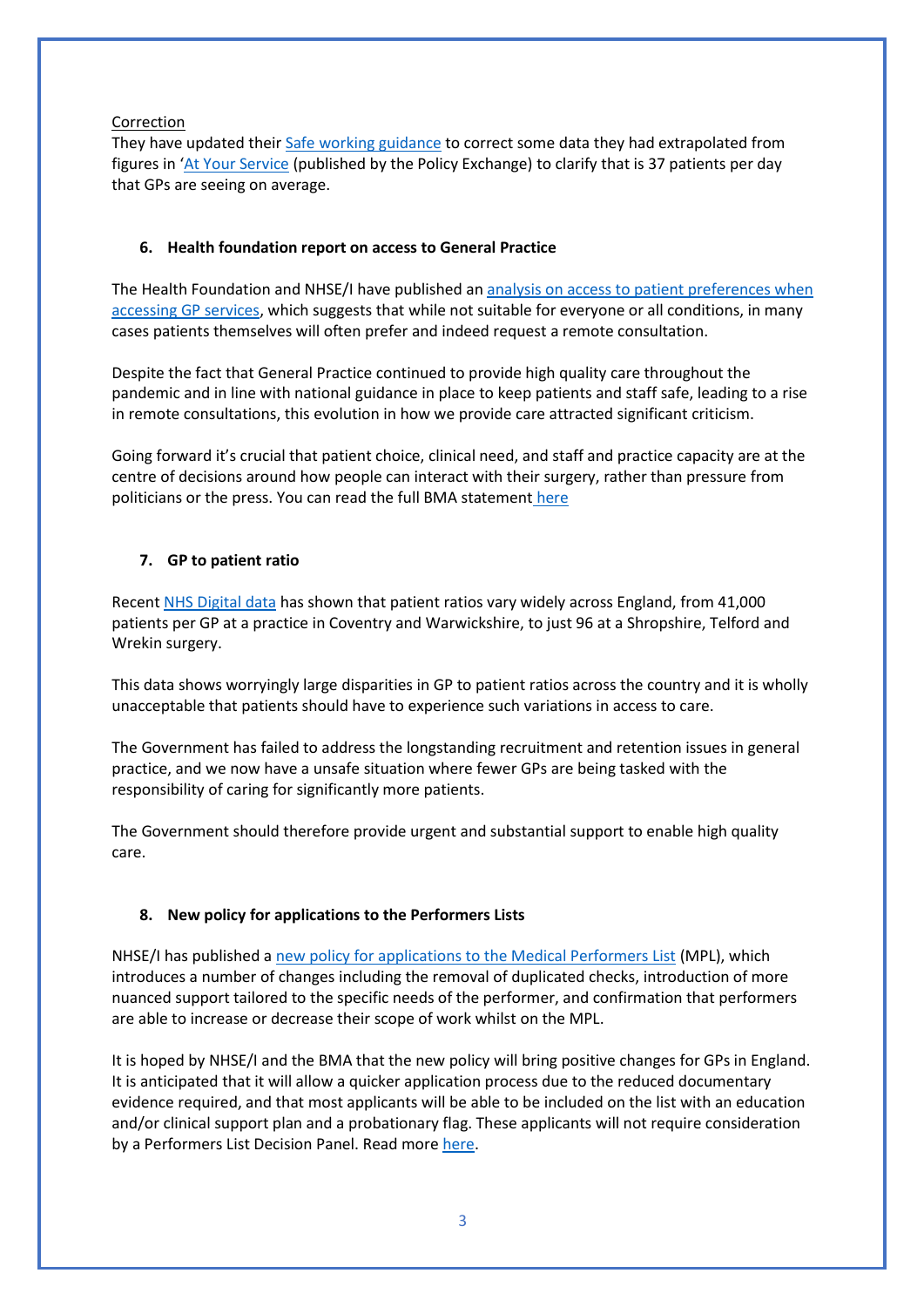If you have any questions or feedback on implementation of the new policy, please contact **[info.ret@bma.org.uk](mailto:info.ret@bma.org.uk)**

#### **9. MCCD and death certification**

Many GPs have been in touch regarding queries around seeing a body, and a recent email about having 'seen' or 'attended' a body for the issuance of an MCCD.

Please note, to complete an MCCD there is no legal requirement to have "seen" a deceased patient in the 28 days before or after death, however, if a deceased patient has not been seen in the 28 days before or after death, the registrar will automatically refer this to the coroner.'

#### **10. Friends and Family Test**

The requirement to submit Friends and Family Test (FFT) data was temporarily suspended in March 2020 to allow resources to be freed up for prioritisation during the pandemic.

The requirement that practices report to commissioners about the FFT returns will now be reintroduced into the GP Contract from 1 April 2022. To allow practices time to get fully up to speed, practices will only be required to submit data from Q2 in 22/23 onwards and commissioners will be made aware of this.

Practices will need to implement the new [FFT guidance,](https://www.england.nhs.uk/wp-content/uploads/2019/09/using-the-fft-to-improve-patient-experience-guidance-v2.pdf) and the key requirements for practices are:

- make the FFT available for people who want to use it to give feedback
- use the standard FFT question (Overall, how was your experience of our service?)
- include at least one free text question, decided by the practices
- submit monthly data to NHSE using CQRS.

# **11. Emergency GMC registration to end in September**

The UK governmen[t has announced](https://questions-statements.parliament.uk/written-statements/detail/2022-03-16/hlws672) that the temporary emergency GMC registration they introduced to support the pandemic response, will close on 30 September 2022. The GMC will shortly be in contact with doctors who still hold this type of registration to outline their options and to thank them for holding this type of registration during such a challenging period. The options are likely to include retaining temporary emergency registration until the  $30<sup>th</sup>$  September deadline, asking the GMC to remove it, or applying to restore their routine registration and licence to practise.

Read more about temporary registration on the [GMC website](https://protect-eu.mimecast.com/s/bA9BCLJEEiRn6P1hqxvLq?domain=gmc-uk.org)

#### **12. Flu orders**

Following the recent publication of the [guidance for the 2022/23 flu programme,](https://www.england.nhs.uk/wp-content/uploads/2019/12/B1395-reimbursable-vaccines-and-eligible-cohorts-22-23-flu-vaccination-programme-guidance-march-2022.pdf) we are aware that some practices may have based their orders on last year's expanded cohorts and be experiencing difficulties in amending them. The GPC has raised this with NHS England who have assured the GPC that they have received commitments from manufacturers to being flexible if the reimbursement letter impacted existing orders.

If manufacturers are refusing to be provide this flexibility, practices should contact the NHS England flu inbox [\(phco.fluops@nhs.net\)](mailto:phco.fluops@nhs.net) with the specifics and they will assist.